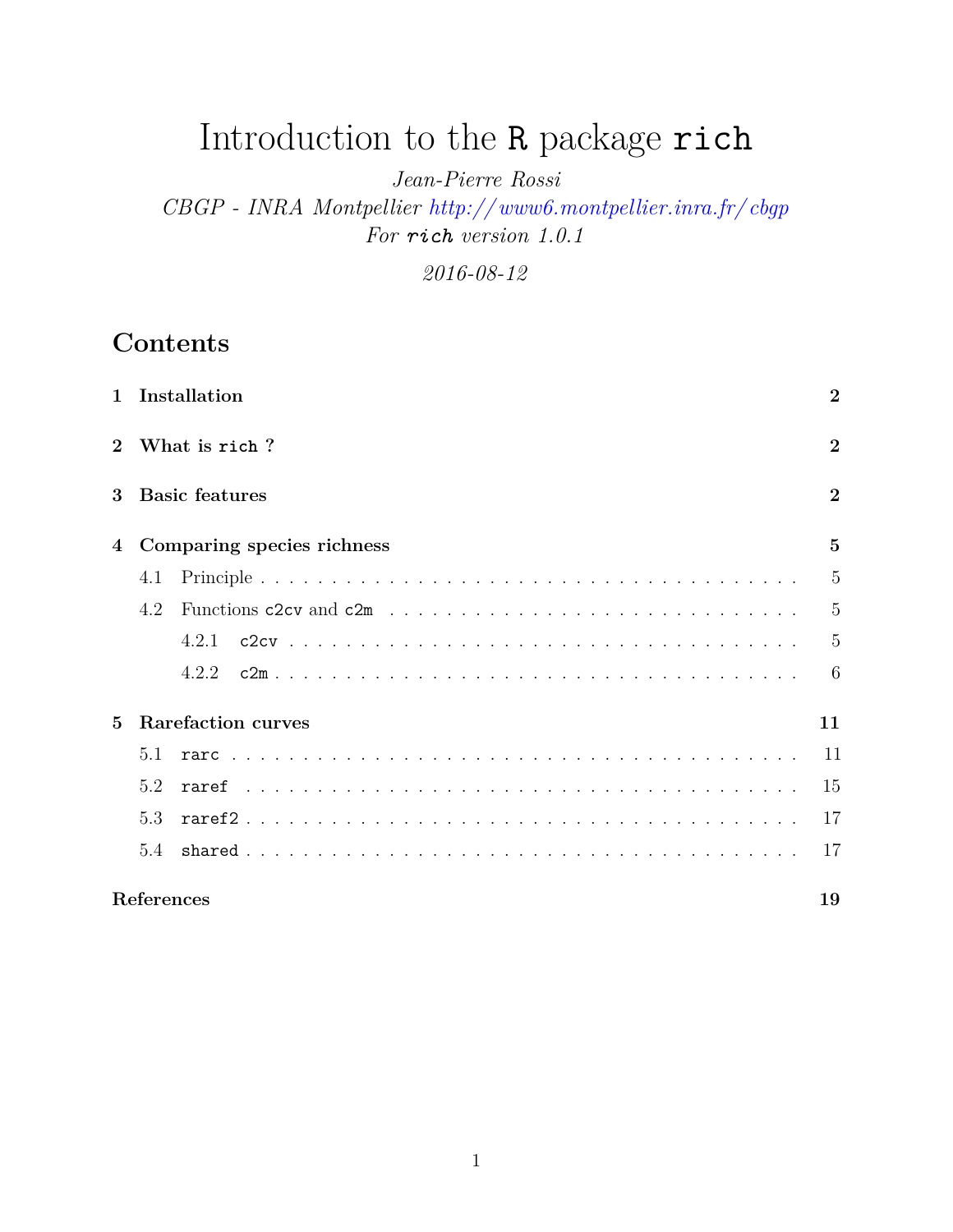## <span id="page-1-0"></span>**1 Installation**

The current stable version (rich 1.0.1) is available from CRAN. You can also install rich from R by simply typing:

**install.packages**("rich", dep=TRUE)

The development version is hosted by R-Forge and you can install it from R by typing:

```
install.packages("rich", repos="http://R-Forge.R-project.org", dep=TRUE)
```
## <span id="page-1-1"></span>**2 What is rich ?**

rich is a set of functions designed to perform simple species richness analyses. Readers will find interesting R resources in the package vegan (Oksanen et al. 2016).

## <span id="page-1-2"></span>**3 Basic features**

The function rich computes the species richness on the basis of bootstrap estimation.

```
library(rich)
data(ef)
# Bootstrap estimation based on 99 randomizations
o1 <- rich(matrix=ef, nrandom=99)
o1
## $cr
## [1] 121
##
## $mr
## [1] 10.4
##
## $mrsd
## [1] 4.938239
##
## $bootCR
## cr.obs cr.boot cr.bcorr cr.bias cr.se cr.lbn cr.ubn
## 121 90.33333 151.6667 -30.66667 8.083745 135.8228 167.5105
##
```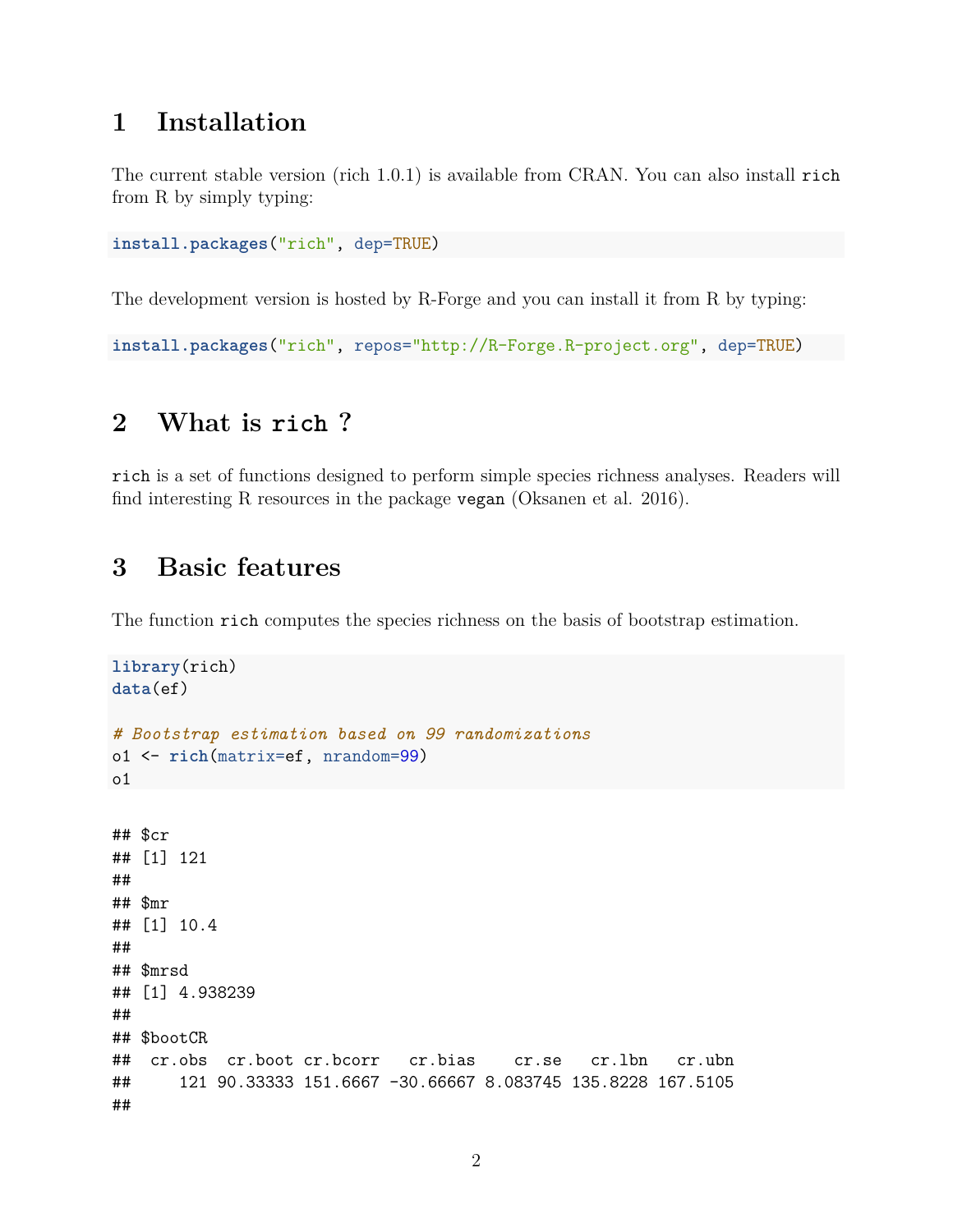```
## $bootMR
## mr.obs mr.boot mr.bcorr mr.bias mr.se mr.lbn mr.ubn
## 79.63333 76.12828 83.13838 -3.505051 15.90487 51.96541 114.3114
##
## $nrandom
## [1] 99
```
The mean species richness *i.e.* the average value over the sampling units is given in the slot \$mr and its standard deviation is given in \$mrsd. The cumulated richness is given in \$cr. The bootstrap estimate of the cumulated richness is stored in \$bootCR. \$cr.obs is simply the observed cumulated value whereas the corresponding bootstrapped value is reported in \$cr.boot.

We can plot the mean and cumulated bootstrap estimates of species richness:

```
# plot bootstrapped cumulated and mean richness values
library(gplots)
col <- c("lightblue", "lavender")
d <- c(o1$bootCR$cr.boot, o1$bootMR$mr.boot)
ci.l <- c(o1$bootCR$cr.boot + o1$bootCR$cr.se,
    o1$bootMR$mr.boot + o1$bootMR$mr.se)
ci.u <- c(o1$bootCR$cr.boot, o1$bootMR$mr.boot)
ci.l ; ci.u
## [1] 98.41708 92.03316
## [1] 90.33333 76.12828
barplot2(d, col = col, ylim=c(0,o1$bootCR$cr.obs),
    plot.ci = TRUE, ci.l = ci.l, ci.u = ci.u, ylab="richness",
    names.arg=c("cumulated\nrichness", "mean\nrichness"))
```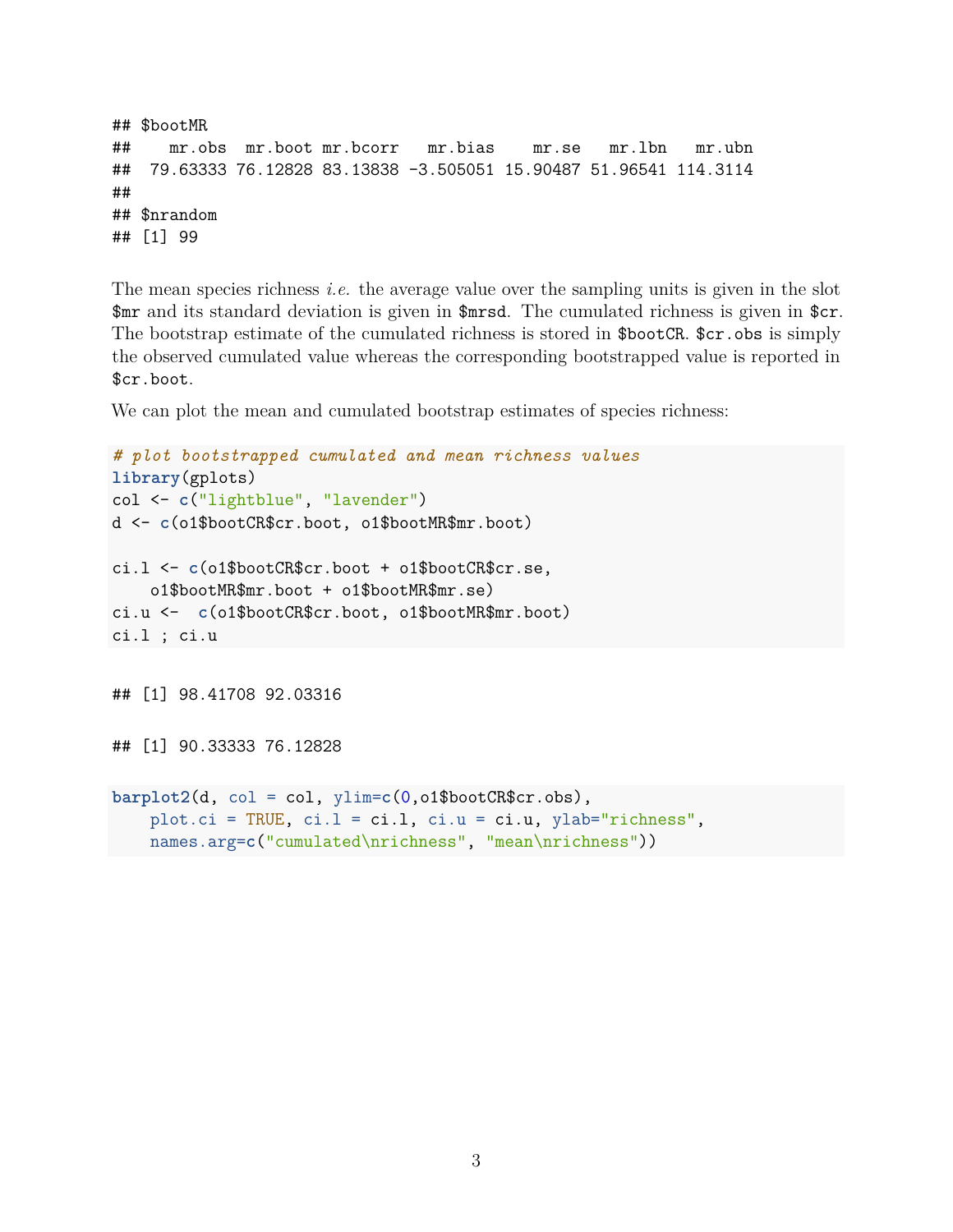

The dispersion of the bootstrap estimates can be used to compute a corrected value (Manly 1997). rich provides these corrected estimates and the outputs can be visualized as follows:

```
# plot corrected estimates
col <- c("mistyrose", "cornsilk")
d <- c(o1$bootCR$cr.boot, o1$bootCR$cr.bcorr-o1$bootCR$cr.boot)
d2 <- c(o1$bootMR$mr.bcorr, o1$bootMR$mr.boot-o1$bootMR$mr.bcorr)
dd <- cbind(d,d2)
barplot2(dd, col=col, names.arg=c("cumulated\nrichness", "mean\nrichness"))
legend("topright", legend=c("bootstrap estimate", "correction"),
    col="black", pch=c(22,22), bty="n", pt.bg=col)
```
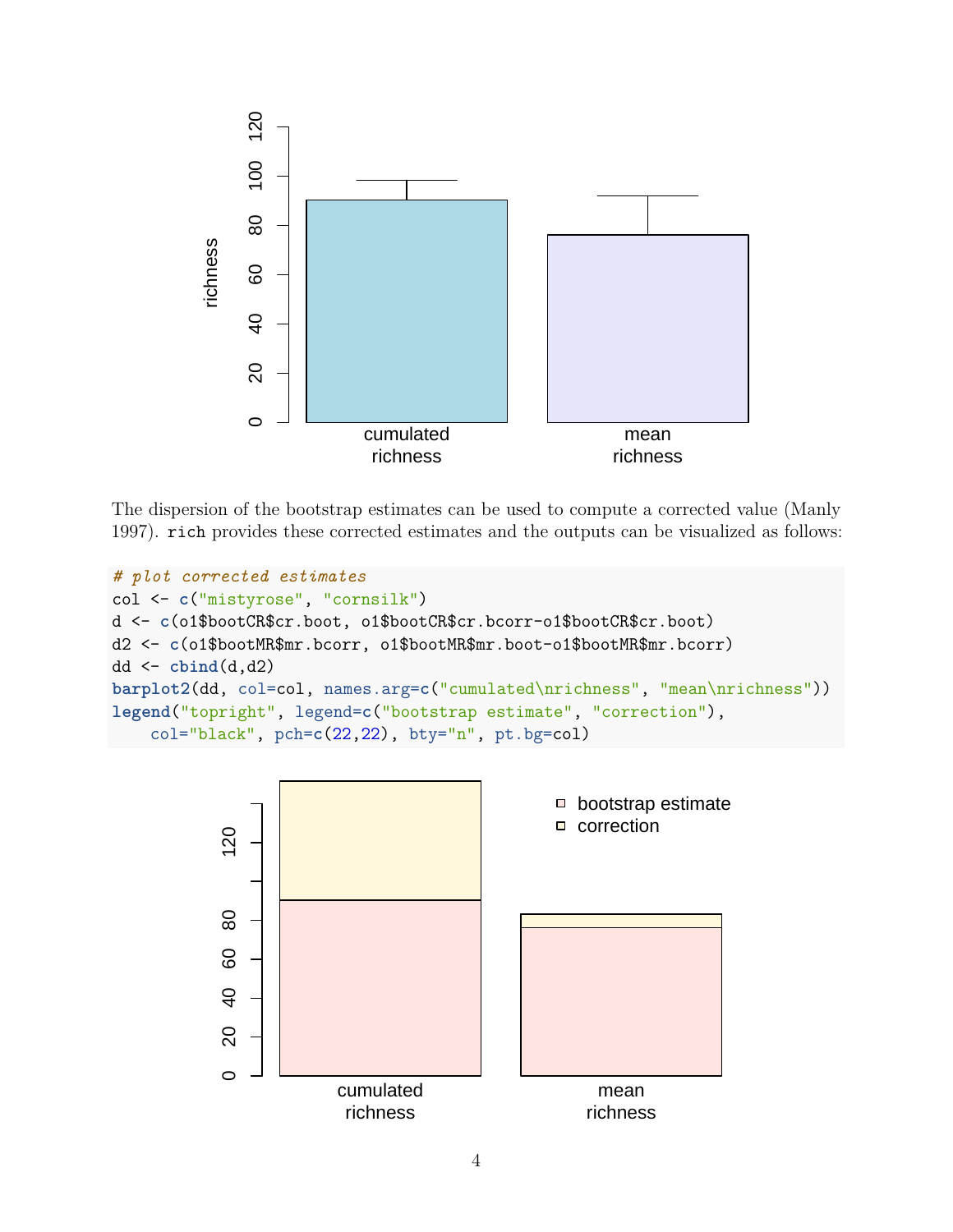## <span id="page-4-0"></span>**4 Comparing species richness**

## <span id="page-4-1"></span>**4.1 Principle**

One very common question is to determine if the species richness estimated in two sampling areas are statistically significant. This is for example the question if we sample fauna in plots under conventional agriculture and organic farming. Usually we perform sampling in each site, using a set of sampling units such as traps for insects, soil monoliths for soil fauna, surbers in rivers surveys etc. Each sampling unit brings a set of species forming a list whose length is the species richness.

Imagine a very simple framework where sites A and B are sampled using *n* sampling units. Each unit brings one estimation of species richness. We thus end up with *n* local estimates of the richness *S* for each site.

If we want to compare the richness of site A and B we must be careful. A very common strategy is to perform a student t test which amounts to compare the mean richness of each site. This corresponds to averaging each set of *n* values and compare the resulting means. This is not a comparison of the richness in site A and B, but rather a comparisons of the density of species richness in each site. Many users go for a student t test because they need a statistical test and that means they need replicates.

Imagine that 2 sites are sampled with 2 replicates and that the data are as follows:

|           | site 1 |                                     | site 2 |  |
|-----------|--------|-------------------------------------|--------|--|
|           |        | sample 1 sample 2 sample 1 sample 2 |        |  |
| species 1 |        |                                     |        |  |
| species 2 |        |                                     |        |  |

Both sites have a mean richness of 1 species per sample. However the cumulated richness is 2 in site 1 and only 1 in site 2. This very simple example illustrates the importance of considering the cumulated richness in biodiversity surveys. The problem is that we end up comparing only 2 values, one per site, with no replicate. This impairs statistical comparisons by mean of usual tests.

Randomization tests offer a solution that is clearly explained in Manly (1997). The function c2cv (standing for *compare 2 cumulated values*) implements such comparison of 2 values of species richness using a randomization procedure. Note that the function only handles 2 values comparison and thus does not allow multi-site direct analyis.

### <span id="page-4-2"></span>**4.2 Functions c2cv and c2m**

#### <span id="page-4-3"></span>**4.2.1 c2cv**

c2cv stands for *compare 2 cumulated values*.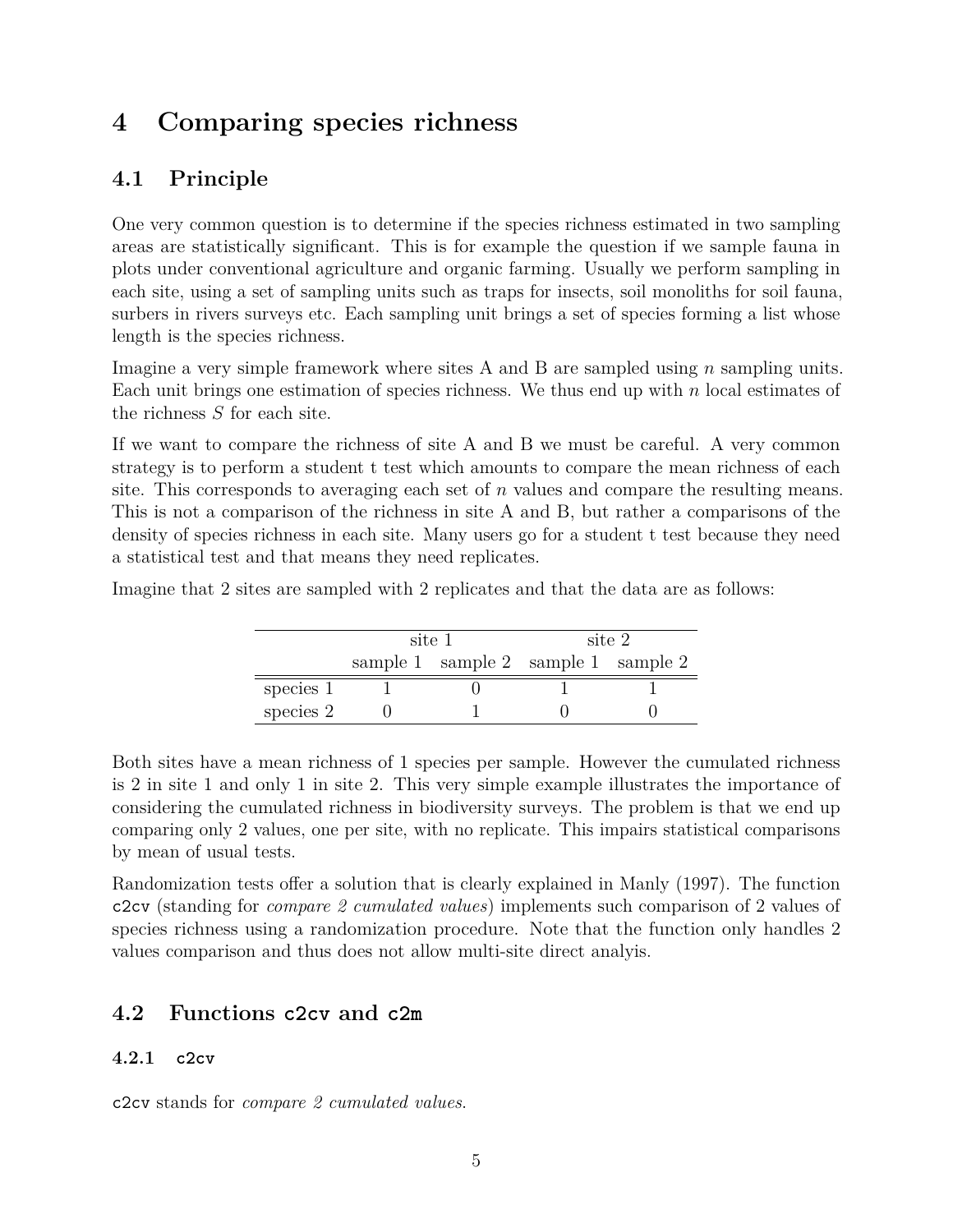```
data(efeb)
out <- c2cv(com1=efeb$ef,com2=efeb$eb,nrandom=100,verbose=FALSE)
out$res
##
## cv1 121.00000000
## cv2 22.00000000
## cv1-cv2 99.00000000
## p 0.00990099
## quantile 0.025 -30.00000000
```
## quantile 0.975 45.00000000 ## randomized cv1-cv2 3.34653465 ## nrandom 100.00000000

The difference between the richness in site 1 and site 2 is given by cv1-cv2 and equals 99 species in the example. The corresponding value after randomizations is indicated by randomized cv1-cv2 and is much smaller. The *n* randomized values are used to compute the quantiles at  $p = 0.975$  and  $p = 0.025$  corresponding to a global interval of 95%. We can see that the observed difference if well above the upper quantile value (ca. 31) indicating that the observed difference is much larger than expected under the null hypothesis of "no difference between sites".

#### <span id="page-5-0"></span>**4.2.2 c2m**

c2m compares mean richness of two populations and any type of data can be processed. We illustrates the function using the example of the golden jackals given p. 4 in Manly (1997).

```
# The example of mandible length of male and female
# golden jackals from Manly (1997), p.4.
males<-c(120, 107, 110, 116, 114, 111, 113, 117, 114, 112)
females<-c(110, 111, 107, 108, 110, 105, 107, 106, 111, 111)
out <- c2m(pop1=males, pop2=females, nrandom=99)
out$res
##
## mv1 113.400
```

|      | ## $mv2$              | 108.600  |
|------|-----------------------|----------|
|      | ## $mv1$ - $mv2$      | 4.800    |
| ## p |                       | 0.020    |
|      | ## quantile 0.025     | $-3.105$ |
|      | ## quantile 0.975     | 2.905    |
|      | ## randomized mv1-mv2 | 0.084    |
|      | ## nrandom            | 99.000   |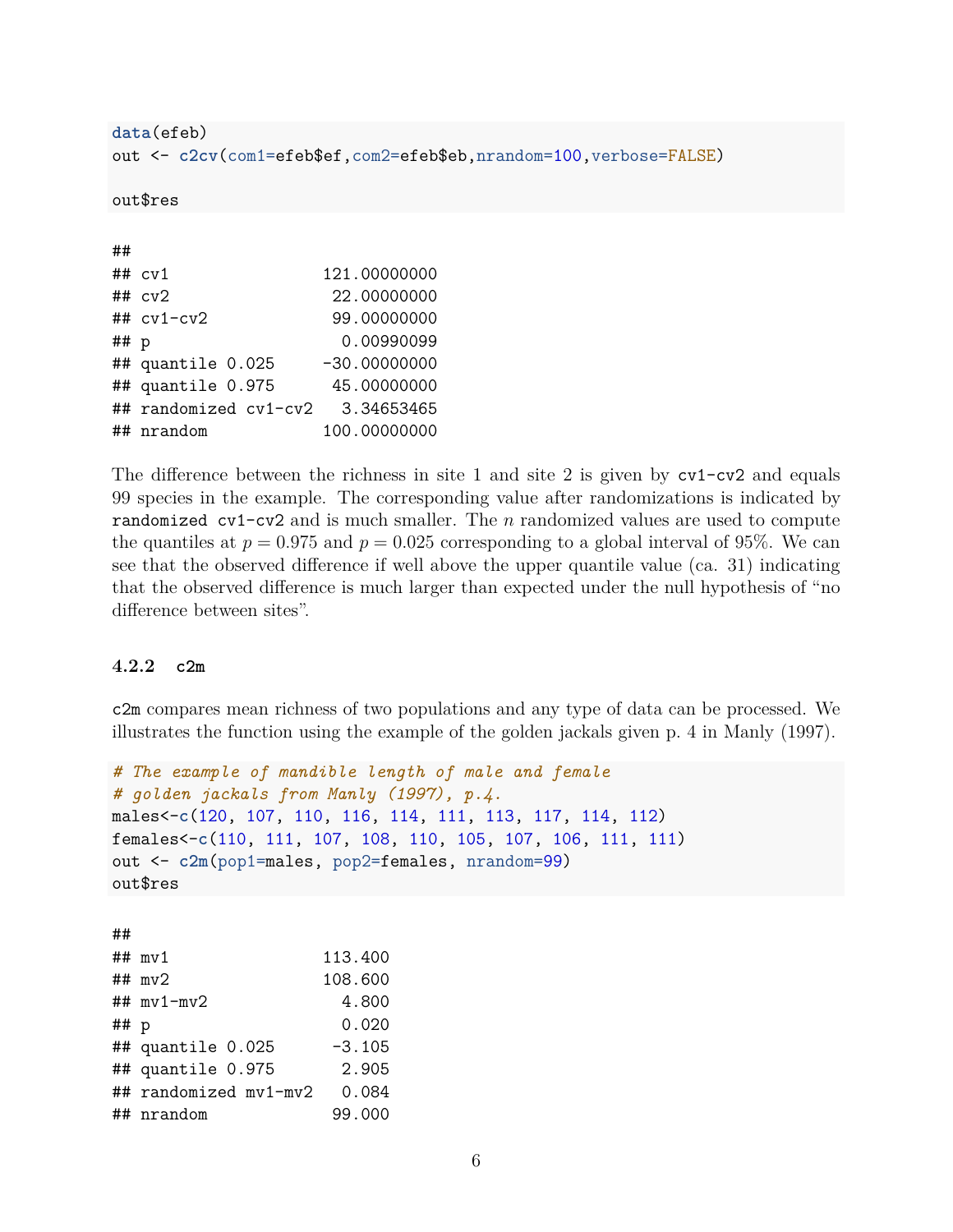out\$res contains the results while out\$rand gives the values of the difference between the means to be compared after randomization. We can plot an histogram of these values:

**hist**(out\$rand)



It is interesting to add the vertical lines corresponding to the observed value (in red) and the quantile values for probability values of 0.975 and 0.025 (in blue):

```
hist(out$rand)
abline(v=out$res[3,1], col="red")
abline(v=out$res[5,1], col="blue")
abline(v=out$res[6,1], col="blue")
```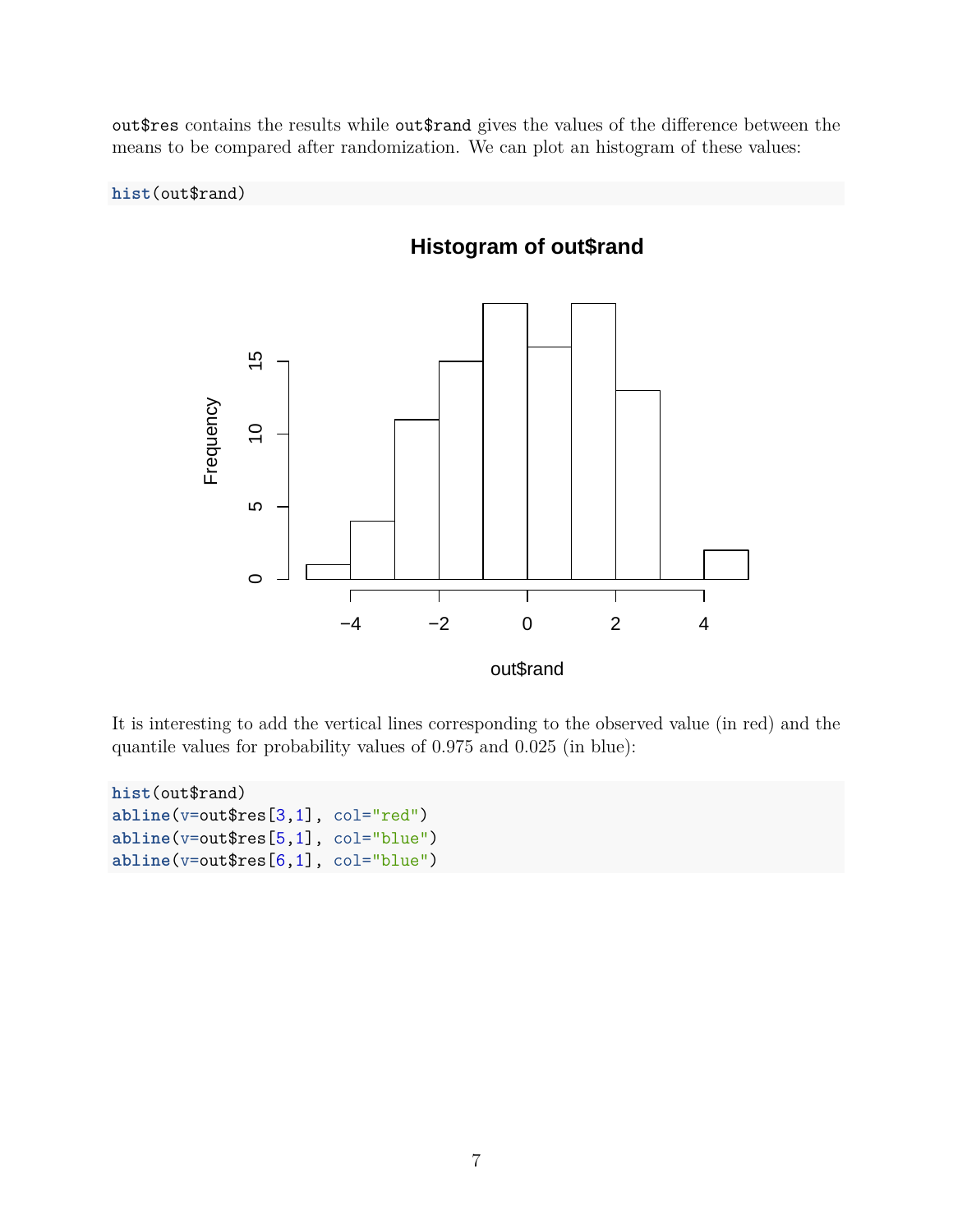**Histogram of out\$rand**



Let's see what happens when the populations are very similar. In the following example we simulate normal populations and compare them using c2m:

```
pop1<-rnorm(10)
pop2<-rnorm(10)
out <- c2m(pop1=pop1, pop2=pop2, nrandom=99)
out$res
##
## mv1 0.075668974
## mv2 0.029476487
## mv1-mv2 0.046192487
## p 0.430000000
## quantile 0.025 -0.882134199
## quantile 0.975 0.892886766
## randomized mv1-mv2 0.006518599
## nrandom 99.000000000
hist(out$rand)
abline(v=out$res[3,1], col="red")
abline(v=out$res[5,1], col="blue")
abline(v=out$res[6,1], col="blue")
```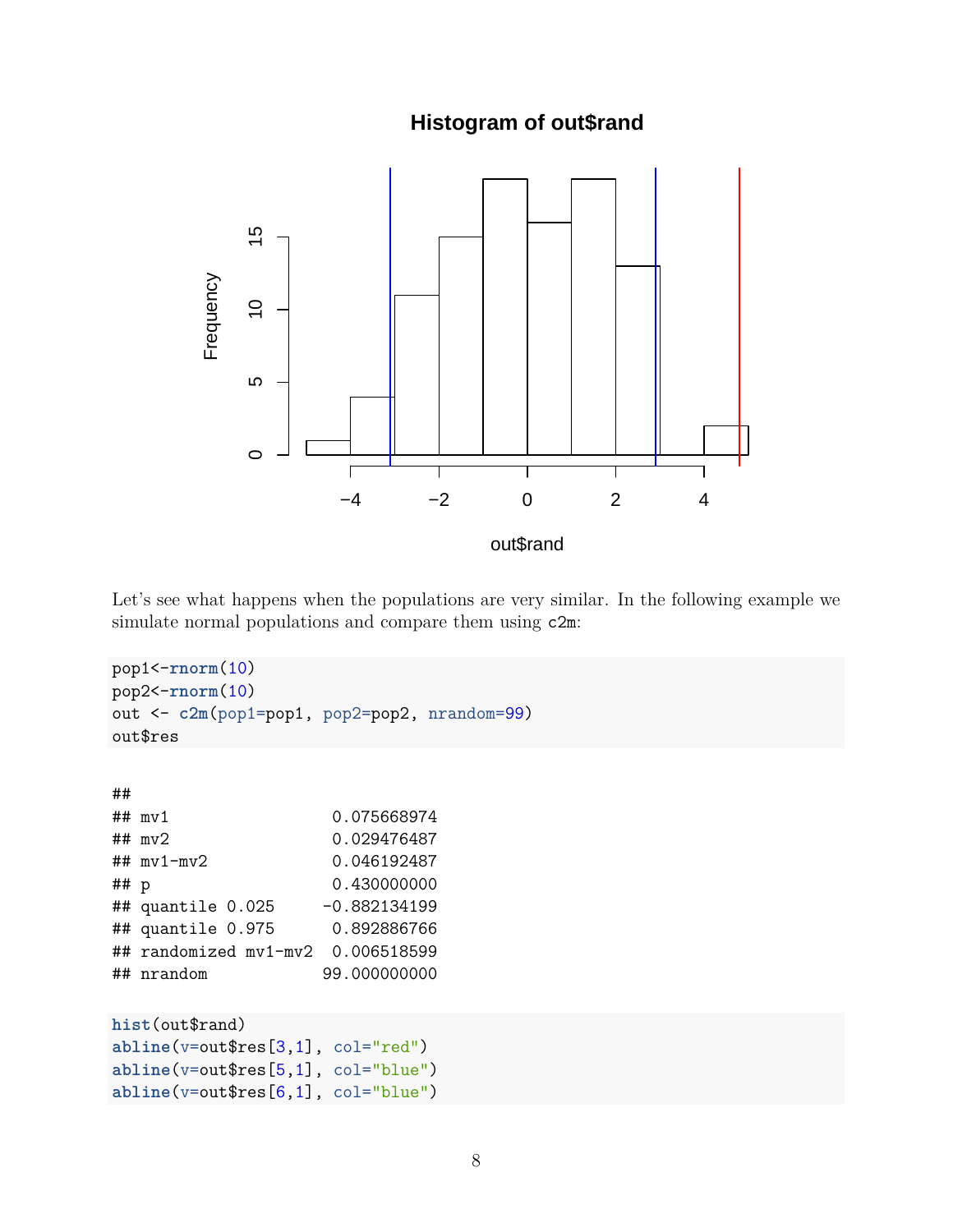### **Histogram of out\$rand**



The observed difference lies between the quantiles.

In some cases, the sets of values to be compared can overlap. This is what happen in our second example below. We have recorded the maximum temperature at sites where either *Tomicus destruens* or *T. piniperda*, two closely related species of bark beetles, have been recorded. The species are sympatric in 4 sites which leads to an overlap *i.e.* values common to both species between the distributions to be compared. The values common to both populations are passed to the function c2m by the argument pop3.

```
data(Tomicus)
out <- c2m(pop1=Tomicus$destruens,pop2=Tomicus$piniperda,
pop3=Tomicus$both, nrandom=99)
out$res
##
## mv1 19.2432432
## mv2 14.2083333
## mv1-mv2 5.0349099
## p 0.0100000
## quantile 0.025 -2.2321509
## quantile 0.975 1.9470439
## randomized mv1-mv2 -0.2614189
## nrandom 99.0000000
```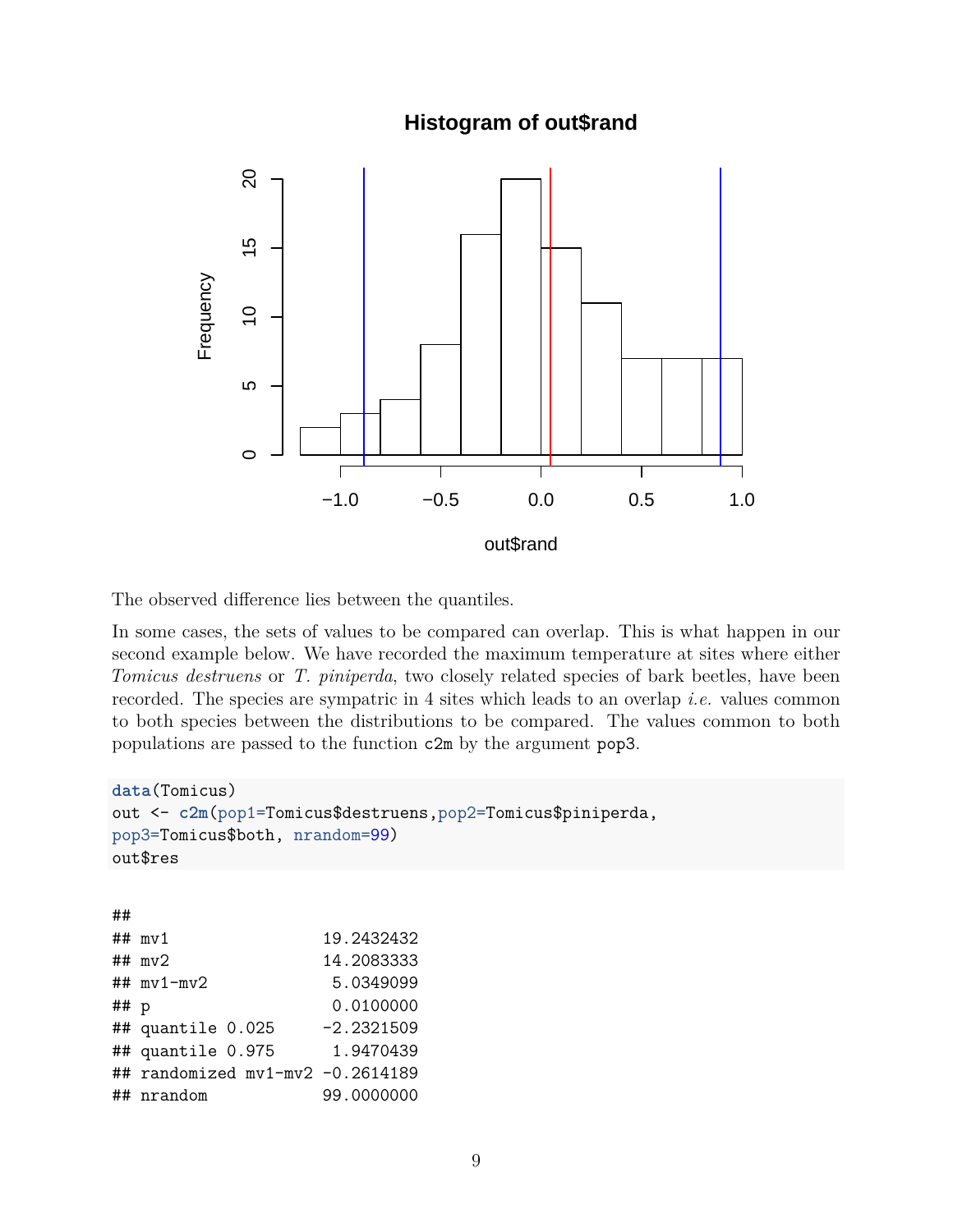```
hist(out$rand)
abline(v=out$res[3,1], col="red")
abline(v=out$res[5,1], col="blue")
abline(v=out$res[6,1], col="blue")
```


The value of  $mv_1 - mv_2$  lies outside the envelope defined by the quantiles which indicates a difference in species tolerance to temperature.

c2m can be used to make comparisons between two objects generated by the function rich:

```
data(ef)
o1 <- rich(matrix=ef, nrandom=99, verbose=TRUE)
data(ea)
o2 <- rich(matrix=ea, nrandom=99, verbose=TRUE)
out <- c2m(pop1=o1$sumrow, pop2=o2$sumrow, nrandom=999, verbose=TRUE)
hist(out$rand)
abline(v=out$res[3,1], col="red")
abline(v=out$res[5,1], col="blue")
abline(v=out$res[6,1], col="blue")
```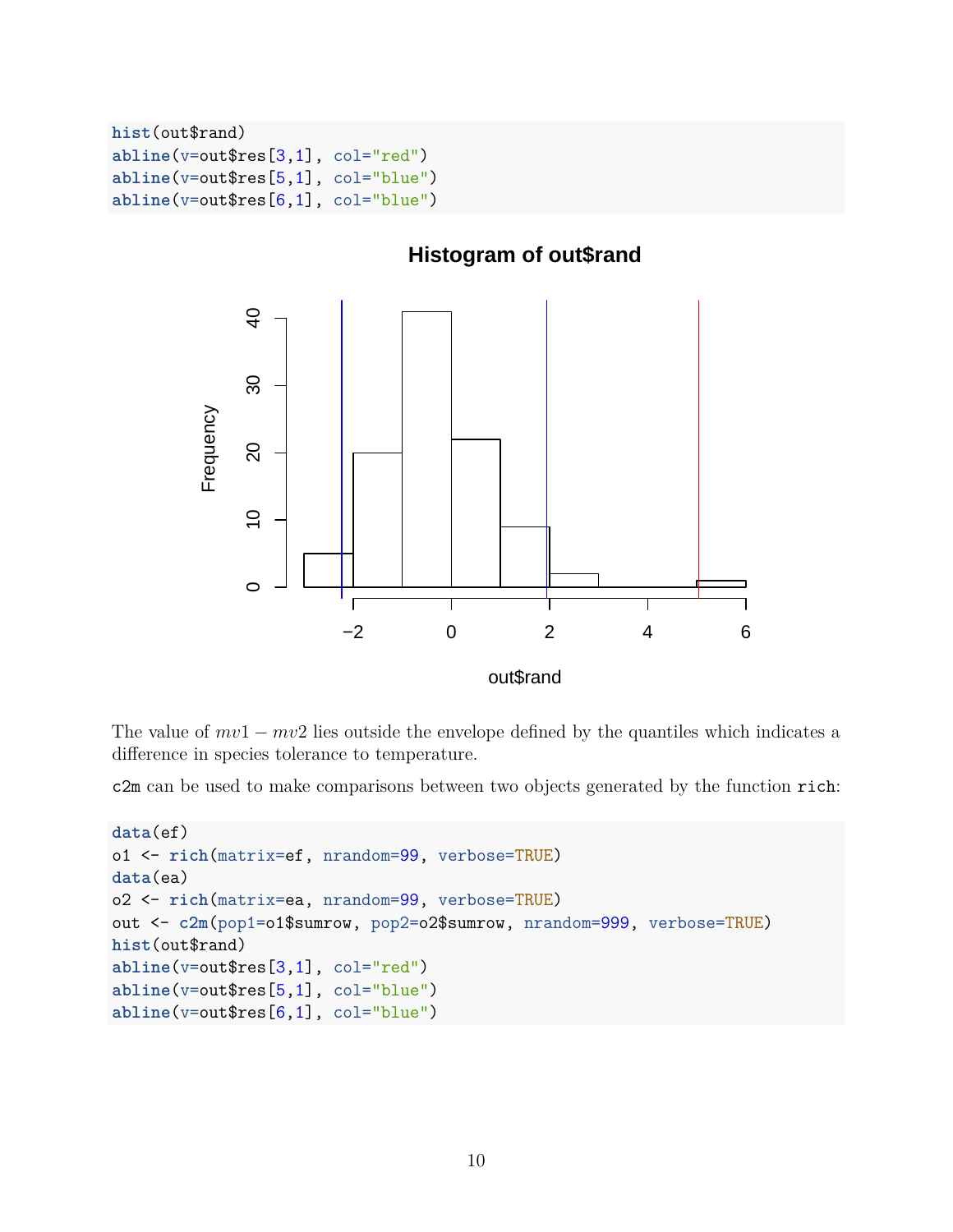**Histogram of out\$rand**



## <span id="page-10-0"></span>**5 Rarefaction curves**

#### <span id="page-10-1"></span>**5.1 rarc**

rich allows to compute the rarefaction curve which corresponds to the changes in the species richness with sampling intensity. User selects the set of values of sampling size for which the estimate of species richness is needed, the number of randomizations to be performed and the values of the upper and lower bounds. rarc returns a data frame (\$out) with the bootstrap estimates of species richness, the corresponding statistical envelop and the average number of individuals for the sample size to be investigated.

```
data(ef)
t <- rarc(ef,samplesize=c(5,10,15,20,25), nrandom=30, p1=0.975, p2=0.025)
head(t)
```

| $##$ \$out |          |        |       |                                                           |                   |
|------------|----------|--------|-------|-----------------------------------------------------------|-------------------|
| ##         |          |        |       | mean.richness lb.richness ub.richness mean.nb.individuals | samples           |
| ## 1       | 35.03333 | 21.625 | 50.00 |                                                           | 397.200 168.8724  |
| ## 2       | 51.90000 | 38.000 | 64.65 |                                                           | 783.900 246.5735  |
| ## 3       | 66.20000 | 48.525 | 82.55 |                                                           | 1193.733 363.1112 |
| ## 4       | 74.86667 | 56.425 | 91.10 |                                                           | 1630.233 454.8685 |
| ## 5       | 84.96667 | 69.725 | 99.65 |                                                           | 1999.900 438.0184 |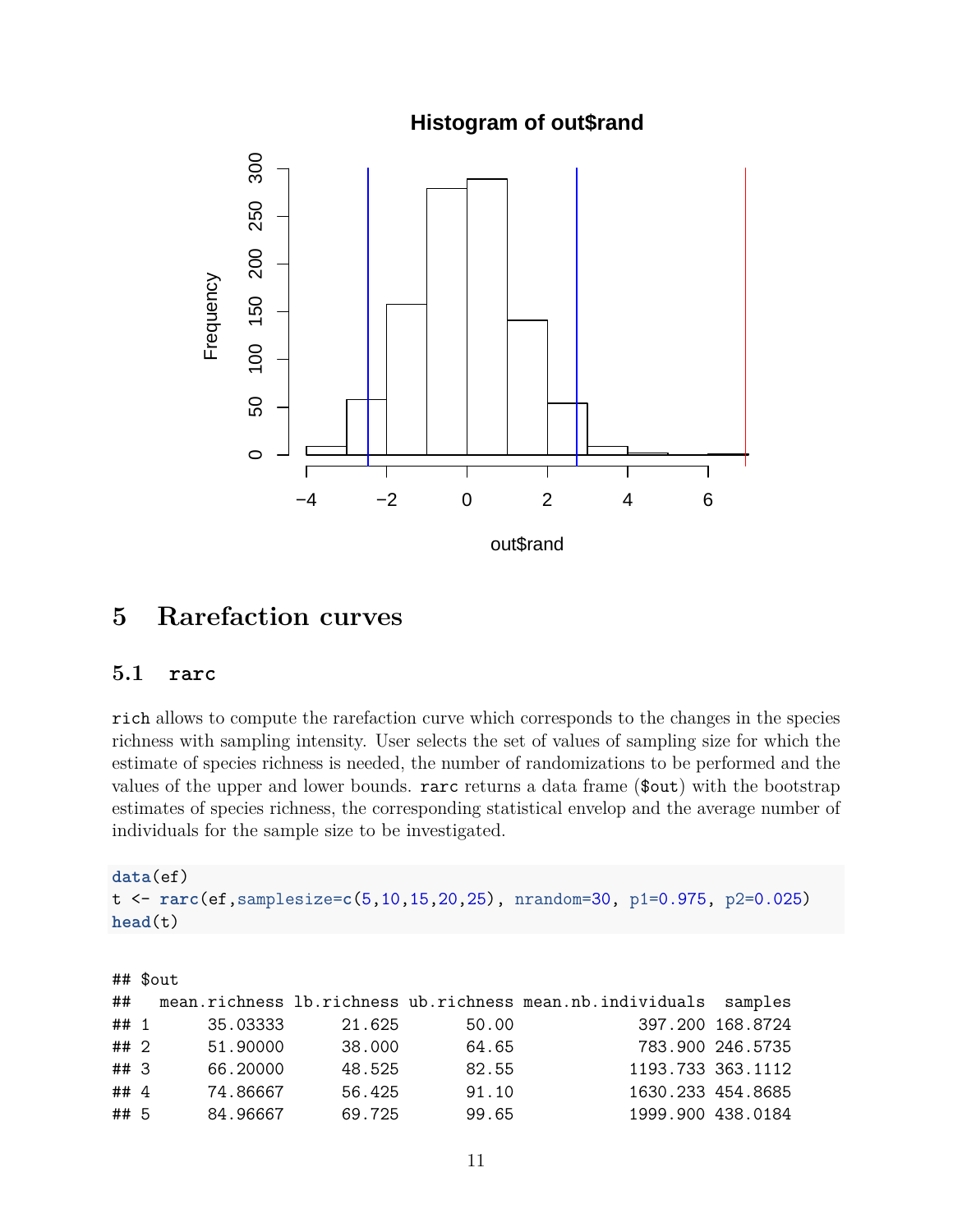| ##   | sample |
|------|--------|
| ## 1 | 5      |
| ## 2 | 10     |
| ##3  | 15     |
| ##4  | 20     |
| ##5  | 25     |

t can be used to plot the changes in richness according to sample size:

```
plot(t$out[,6],t$out[,1], type="b", ylim=range(c(t$out[,2],t$out[,3])),
    xlab="number of sampling units", ylab="richness")
points(t$out[,6] , t$out[,2], type="l", col="red")
points(t$out[,6] , t$out[,3], type="l", col="blue")
```


number of sampling units

Note that the function uses bootstrap which means sampling with replacement. The consequence is that the richness estimated for a sample size equal to the size of the dataset is *not* equal to the observed richness, it is *lower*. For example the species richness of the dataset ef is 121 and the number of sampling units is 30:

**data**(ef) r <- **rich**(ef) r\$cr

## [1] 121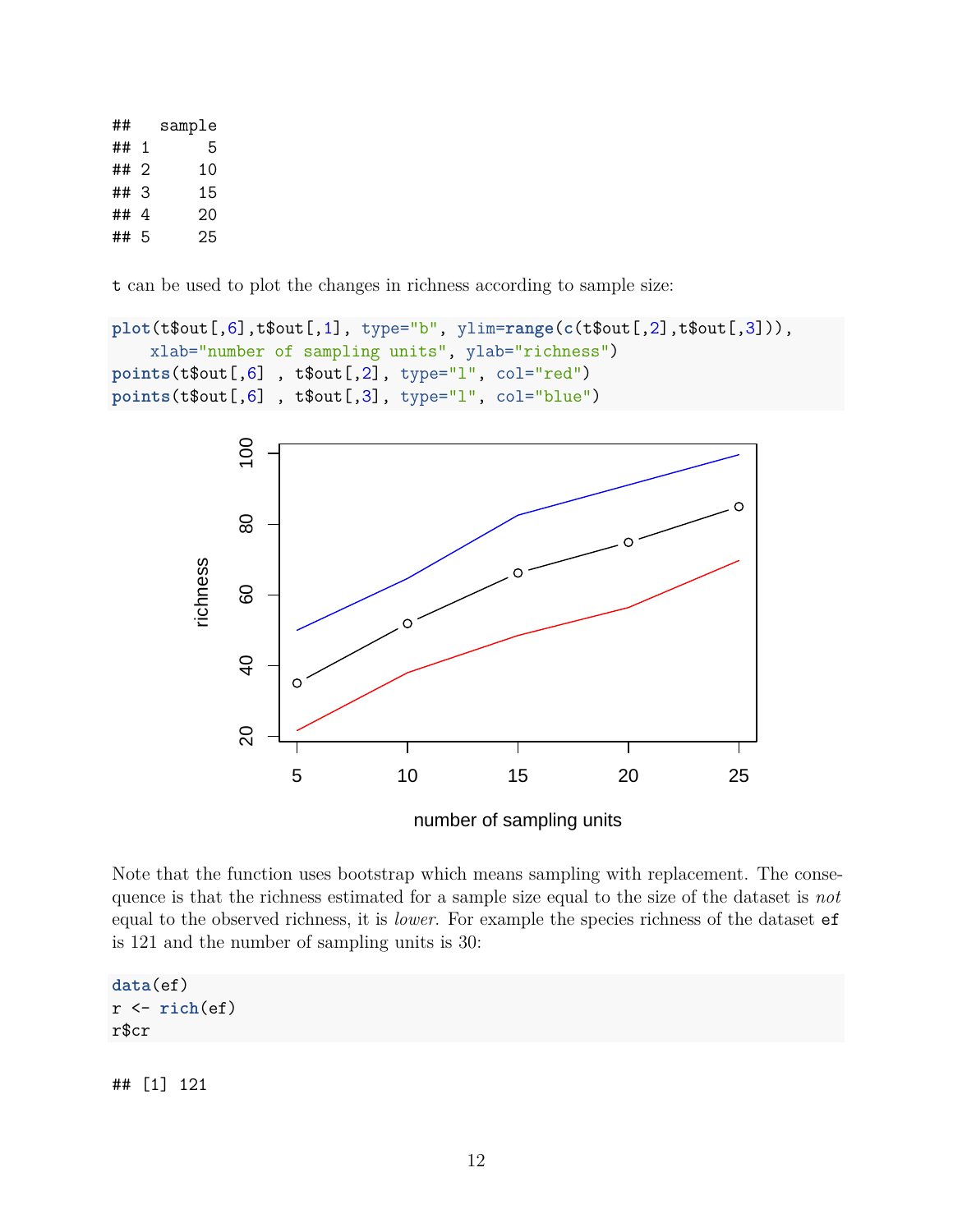**dim**(ef)[1]

## [1] 30

If we perform rarefaction curve for (say) samples of  $\{10, 20, 30\}$  we get:

```
data(ef)
t <- rarc(ef,samplesize=c(10, 20, 30), nrandom=30, p1=0.975, p2=0.025)
t
```

```
## $out
## mean.richness lb.richness ub.richness mean.nb.individuals samples
## 1 52.83333 38.700 68.100 837.100 345.9349
## 2 76.40000 60.175 92.825 1670.200 474.6547
## 3 88.53333 73.525 103.000 2406.133 510.2116
## sample
## 1 10
## 2 20
## 3 30
```
For  $n = 30$  the bootstrap estimate of the richness is ca. 90 while the observed value is 121. If we plot the cruve and add the observed value the difference is clear:

```
plot(t$out[,6],t$out[,1], type="b", ylim=range(c(t$out[,2],t$out[,3])),
    xlab="number of sampling units", ylab="richness")
points(t$out[,6] , t$out[,2], type="l", col="red")
points(t$out[,6] , t$out[,3], type="l", col="blue")
    abline(h=r$cr, lty="dashed")
```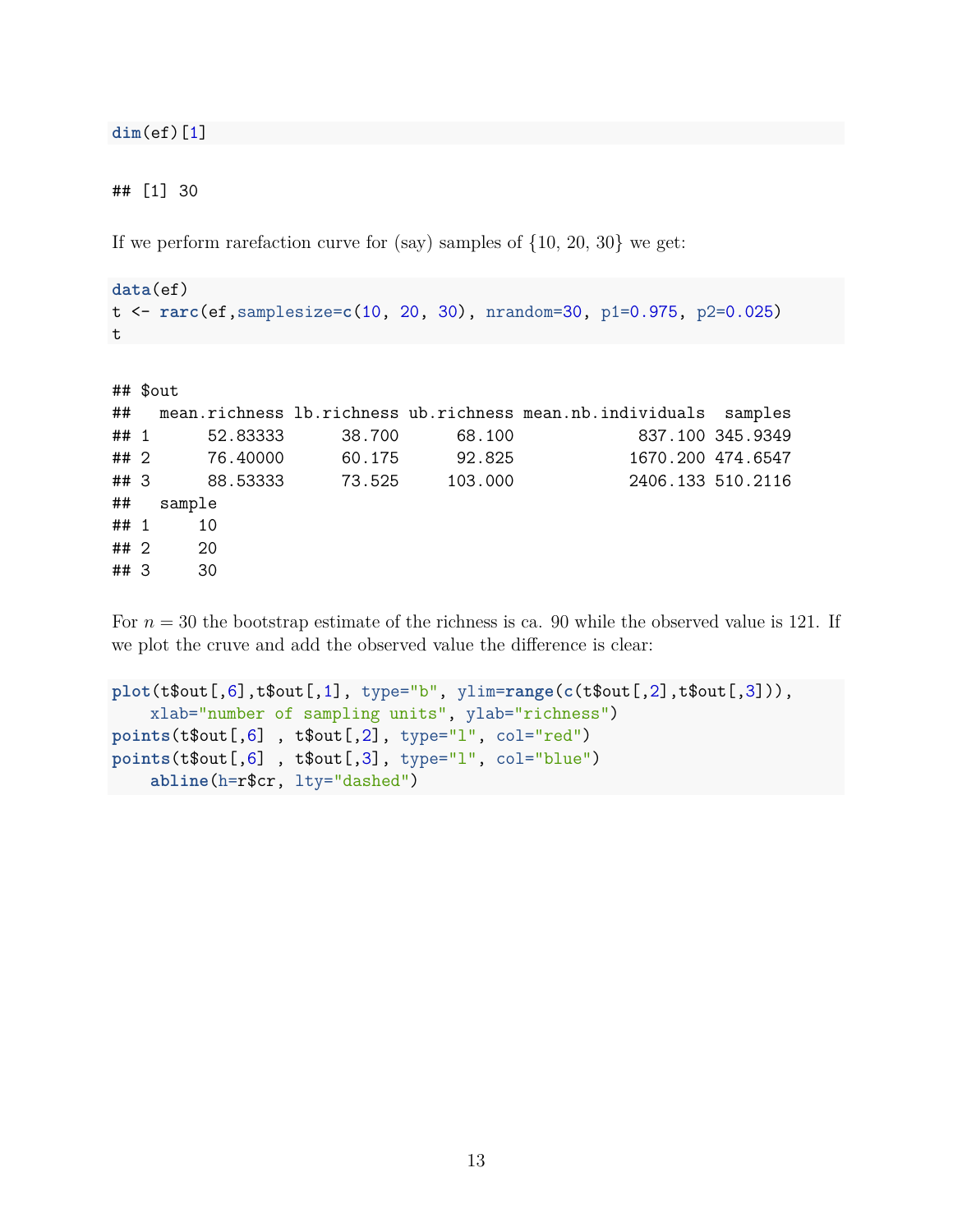

The interest of such estimates by bootstrap is that the variance of the estimate is meaningful whatever the sampling size which is not the case of rarefaction curves based on resampling with replacement. When replacement is not allowed, the variance decreases with increasing sampling size and becomes null for the maximum sampling size.

When the argument save is set to TRUE rarc returns an additional list (\$bootstrapped.val) which corrsponds to the raw bootstraped values used to compute the quantiles. It may be useful for users who want to compute standard errors for example. The example below shows how to compute the standard errors.

```
# Computing the standard deviation instead of the quantiles.
# We set the save argument to TRUE
t <- rarc(ef,samplesize=c(5,10,15,20,25), nrandom=10, p1=0.975,
    p2=0.025, save=TRUE)
# The values of interest are in the list t$bootstrapped.val
# t$bootstrapped.val[[1]] contains the values for sample size #1
# t$bootstrapped.val[[2]] contains the values for sample size #2...
# t$bootstrapped.val[[3]][,1] corresponds to the richness
# t$bootstrapped.val[[3]][,2] corresponds to the number of individuals
# Computing the standard for the third sampling size
standard.error <- sd(t$bootstrapped.val[[3]][,1]) /
    sqrt(length(t$bootstrapped.val[[3]][,1]))
# compute the standard error for all sample sizes:
samplesize <- c(5,10,15,20,25)
```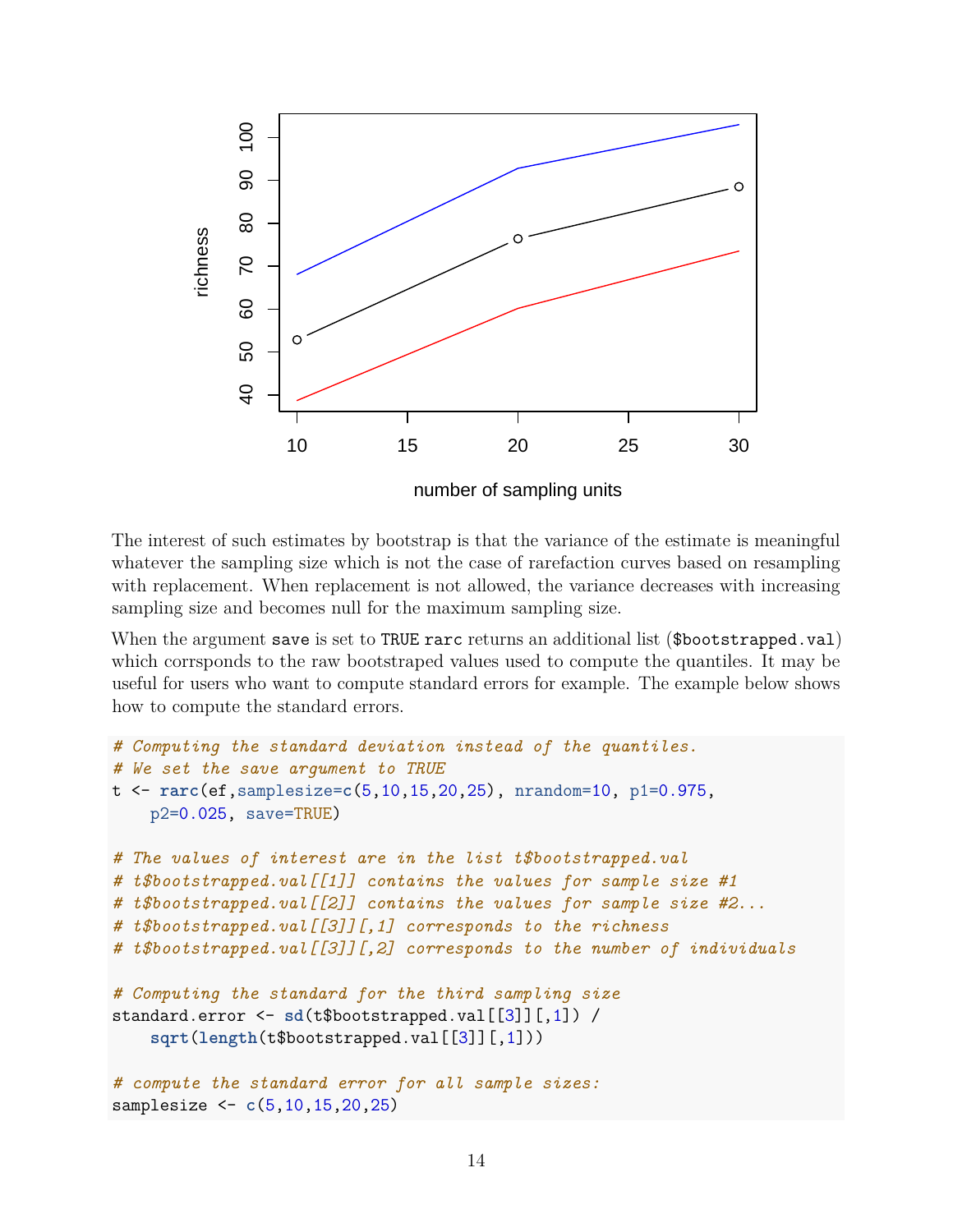```
stdev <- rep(NA, times=length(samplesize))
for (i in 1:(length(samplesize))) {
    stdev[i] <- sd(t$bootstrapped.val[[i]][,1])/
        sqrt(length(t$bootstrapped.val[[i]][,1]))
    }
```
We plot the results:

```
r <- range(t$out$mean.richness-stdev, t$out$mean.richness+2*stdev)
r
```

```
## [1] 28.98770 95.13287
```

```
plot(t$out$mean.nb.individuals, t$out$mean.richness, pch=19, ylim=r,
xlab="nb individuals", ylab="Mean richness (bootstrap) +/- SD")
arrows(t$out$mean.nb.individuals, t$out$mean.richness-stdev,
    t$out$mean.nb.individuals, t$out$mean.richness+stdev,
    length=0.05, angle=90, code=3)
```


#### <span id="page-14-0"></span>**5.2 raref**

raref computes the rarefaction curve and interpolates the species richness corresponding to a given density of individuals (not a number of samples!).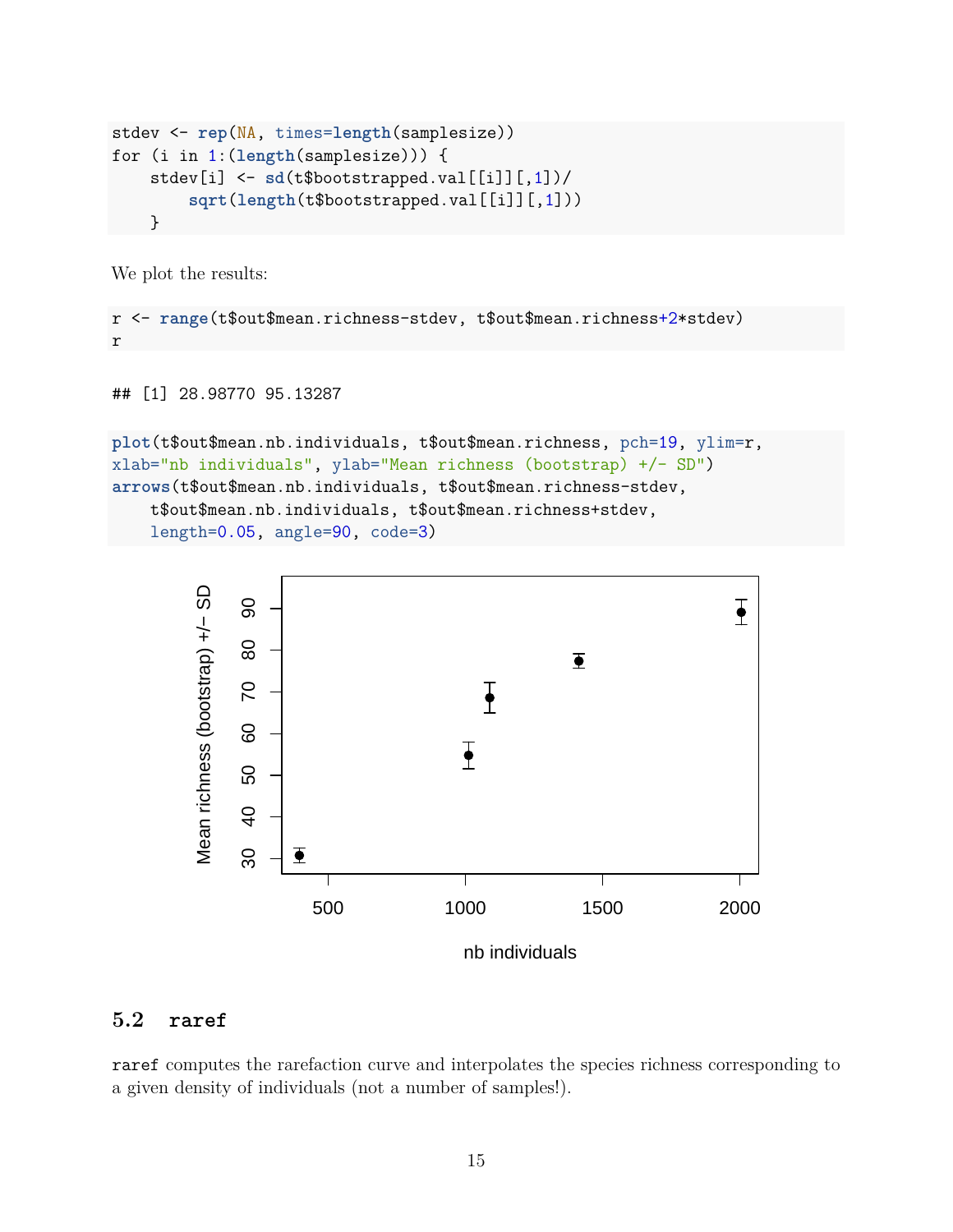```
data(ef)
   r <- raref(ef, dens=1100, nrandom=50)
   head(r$rar)
## nbsp ind sample
## 1 1.00 91.40 1
## 2 17.94 168.06 2
## 3 24.10 235.86 3
## 4 27.96 289.56 4
## 5 32.54 362.68 5
## 6 39.28 494.86 6
   r$Sinterp
```
## [1] 1100.00000 62.93212

We plot the curve and the interpolated value:

```
plot(r$rar$ind, r$rar$nbsp, type="b")
abline(v=r$Sinterp[1], lty="dashed") ; abline(h=r$Sinterp[2], lty="dashed")
```
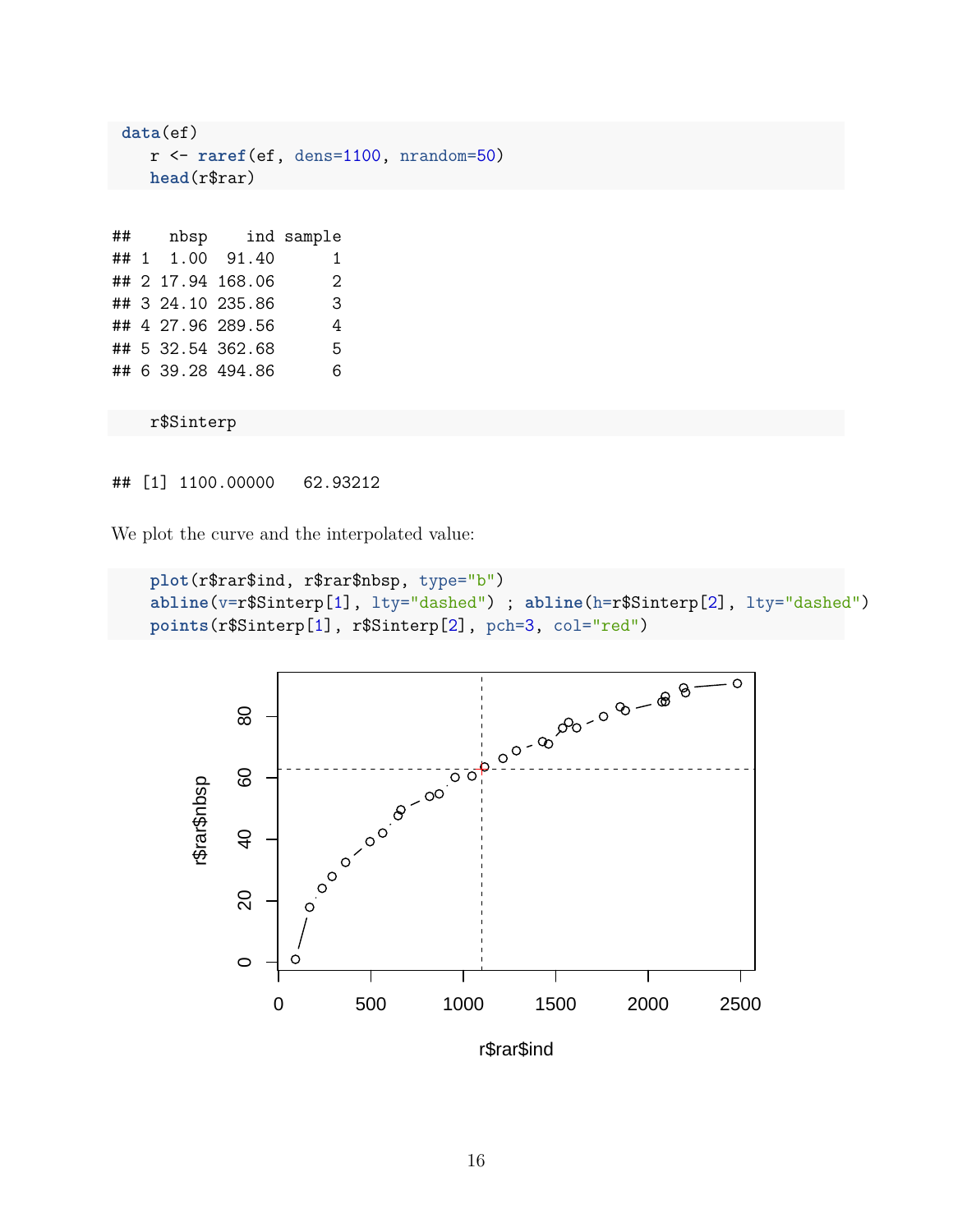#### <span id="page-16-0"></span>**5.3 raref2**

raref2 computes another estimation of the species richness by thinning the data matrix so that the overall corresponding density is comprised in a fixed interval.

```
data(ef)
r2 <- raref2(matrix=ef, dens=1100, tolerance=0.01, nrandom=50)
r2$mean.boot
```
## [1] 71.06

We can add this second estimate to the rarefaction curve derived form the outputs of raref:

```
plot(r$rar$ind, r$rar$nbsp, type="p", cex=0.5)
points(r$Sinterp[1], r$Sinterp[2], pch=8, col="blue")
points(1100, r2$mean.boot, pch=3, col="red")
legend(x="bottomright", legend=c("raref", "raref2"), bty="n",
   pch=c(8,3), col=c("blue", "red"))
```


#### <span id="page-16-1"></span>**5.4 shared**

shared computes the richness of each group of sample depicting a community, the number of species shared by pairs of communities and the total number of species for each pairs of community. Two or more communities can be compared :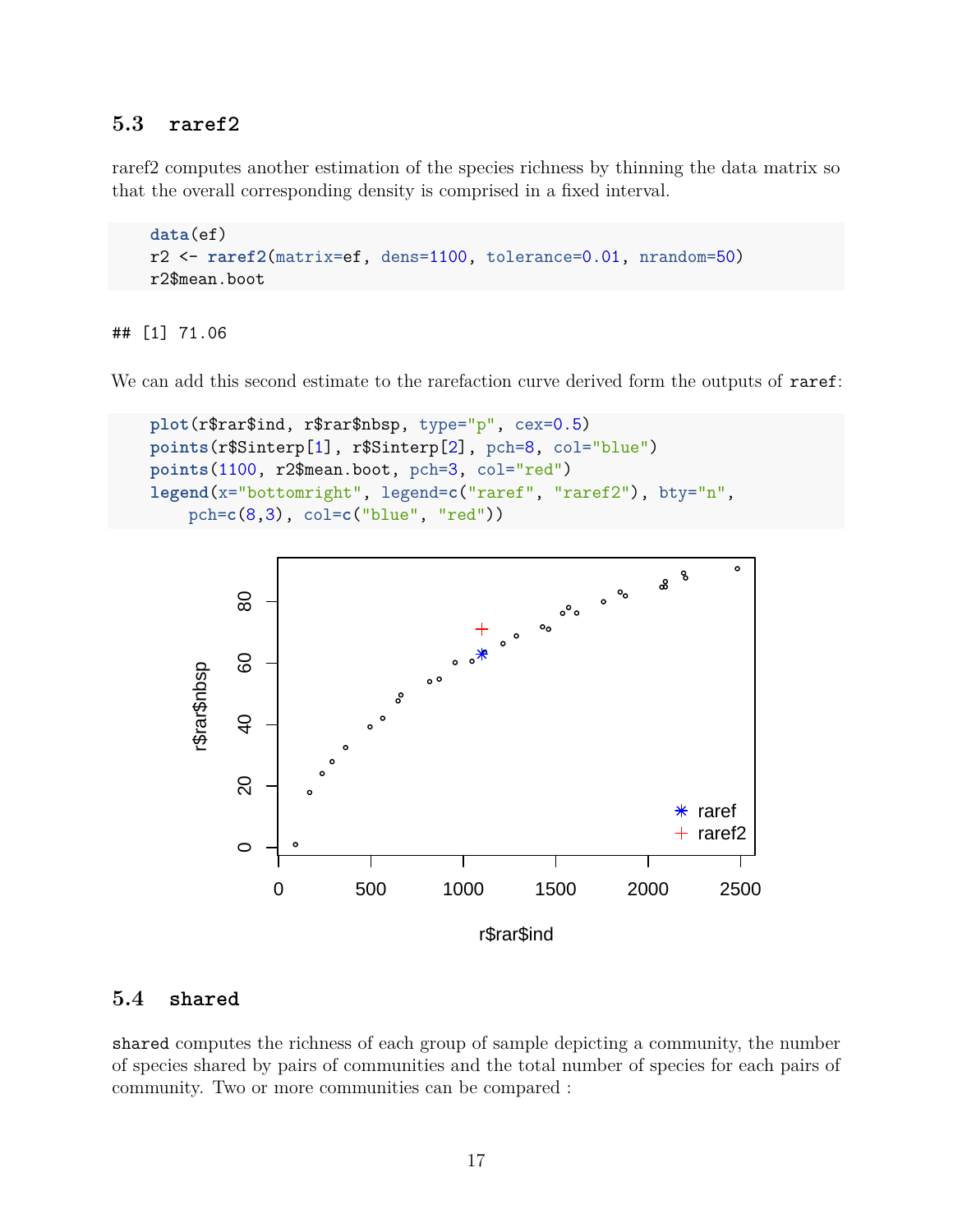```
sp1<-c(1,2,3,4,5)
   sp2<-c(0,0,0,0,0)
   sp3<-c(1,1,0,0,0)
   sp4<-c(0,0,0,0,0)
   site1<-cbind(sp1, sp2, sp3, sp4)
   colnames(site1)<-c("sp1", "sp2", "sp3", "sp4")
   site1
## sp1 sp2 sp3 sp4
## [1,] 1 0 1 0
\# [2,] 2 0 1 0
## [3,] 3 0 0 0
\# [4,] 4 0 0 0
## [5,] 5 0 0 0
   sp1<-c(1,2,3)
   sp2<-c(1,0,0)
   sp3<-c(0,0,0)
   sp4<-c(0,0,0)
   site2<-cbind(sp1, sp2, sp3, sp4)
   colnames(site2)<-c("sp1", "sp2", "sp3", "sp4")
   site2
## sp1 sp2 sp3 sp4
\# [1,] 1 1 0 0
\# [2,] 2 0 0 0
## [3,] 3 0 0 0
   sp1<-c(1,2,3,4)
   sp2<-c(1,0,0,0)
   sp3<-c(1,0,0,0)
   sp4<-c(1,0,0,0)
   site3<-cbind(sp1, sp2, sp3, sp4)
   colnames(site3)<-c("sp1", "sp2", "sp3", "sp4")
   site3
```
## sp1 sp2 sp3 sp4 ## [1,] 1 1 1 1 ## [2,] 2 0 0 0 ## [3,] 3 0 0 0 ## [4,] 4 0 0 0